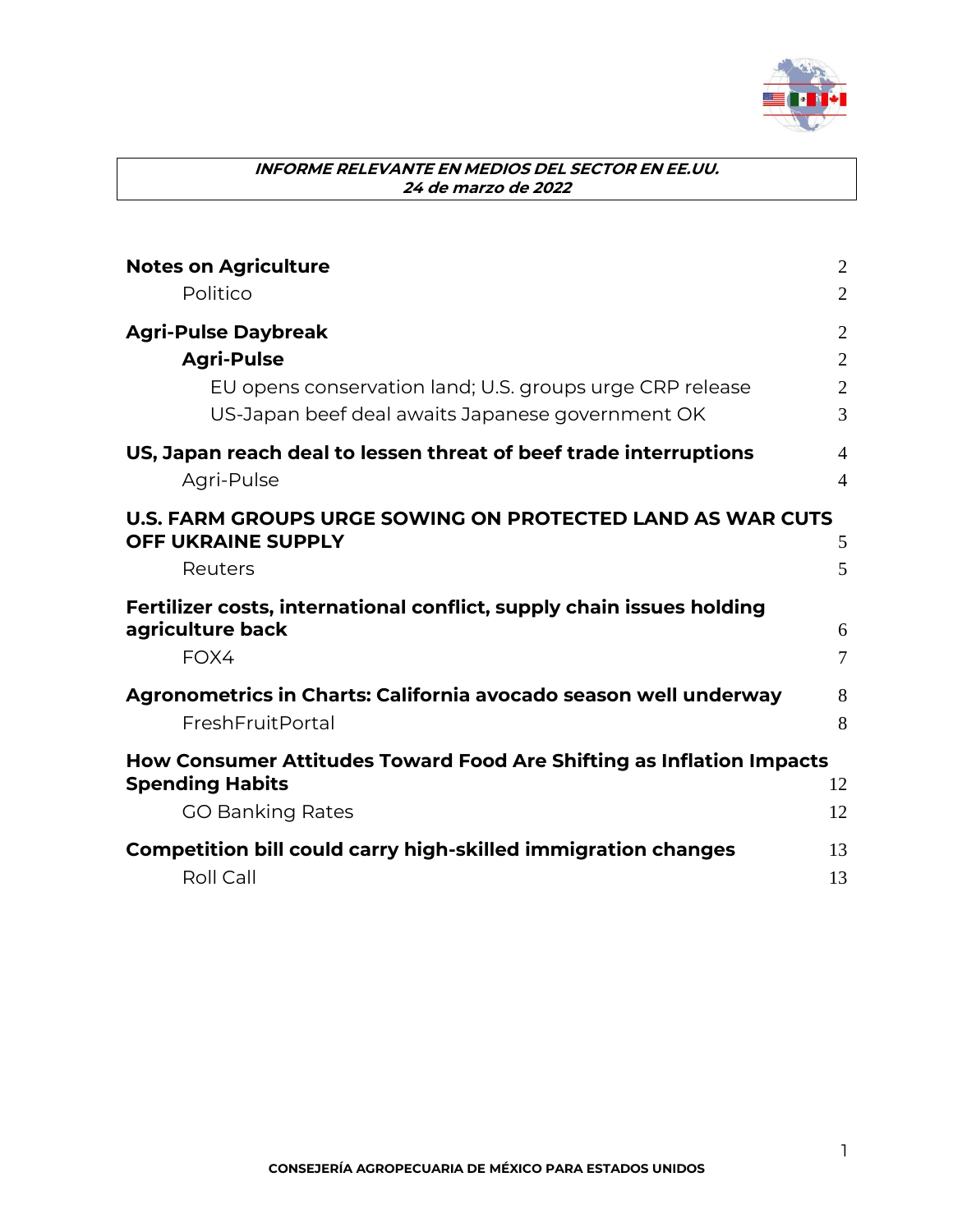

### <span id="page-1-0"></span>**Notes on Agriculture**

<span id="page-1-1"></span>Politico

- The European Union has joined the U.S. coalition for **Sustainable** [Productivity Growth,](https://www.usda.gov/media/press-releases/2021/10/26/usda-announces-initial-supporters-sustainable-productivity-growth) a Vilsack-led initiative that has been framed as an alternative to the EU's own "Farm to Fork" food sustainability strategy. [POLITICO Europe's Gabriela Galindo has the story](https://subscriber.politicopro.com/article/2022/03/eu-joins-u-s-led-coalition-for-food-productivity-growth-00019676).
- The Senate Agriculture Committee on Wednesday advanced four nominees to the Commodity Futures Trading Commission, putting the five-member regulatory agency one step closer to having a full slate of commissioners. [Pro Financial Services' Sam Sutton has the details](https://subscriber.politicopro.com/article/2022/03/senate-ag-panel-advances-four-cftc-nominees-00019826).
- Colin O'Neil will be the new director of public policy and social impact at Bowery Farming, the largest U.S. indoor vertical farming company. O'Neil was previously a legislative director at the Environmental Working Group.
- The National Grain and Feed Association is seeking increased flexibility for acres within the Conservation Reserve Program, warning that the U.S. "needs to produce more grain and oilseeds to offset the loss of Ukraine's grain and sunflowers." [Read the group's letter to Vilsack here](https://www.dropbox.com/s/yfyv04ilkom11zd/USDA%20Letter%20to%20Secretary%20Vilsack%20on%20Tools%20to%20Address%20Global%20Commodity%20Supply%20Challenges%203.23.22_.pdf?dl=0).
- Biden is [set to appoint Chef José Andrés a](https://www.whitehouse.gov/briefing-room/statements-releases/2022/03/23/president-biden-announces-key-appointments/)s co-chair of the President's Council on Sports, Fitness, and Nutrition, alongside Washington Mystics star Elena Delle Donne.

### <span id="page-1-2"></span>**Agri-Pulse Daybreak**

<span id="page-1-3"></span>Agri-Pulse

### <span id="page-1-4"></span>EU opens conservation land; U.S. groups urge CRP release

With the war in Ukraine dragging on, farmers in the European Union are going to be allowed to plant crops on conservation acreage this spring, and there is new pressure on the Biden administration to do the same.

On Wednesday, [the European Commission announced a series of measures](https://agri-pulse.us12.list-manage.com/track/click?u=f5a0aaec713d79bbd5f7ec87c&id=676f6c841a&e=0387767c24) to aid the ag sector, including about \$550 million in direct payments "to directly support farmers most affected by higher input costs and the closure of export markets." The commission also will allow farmers to plant crops on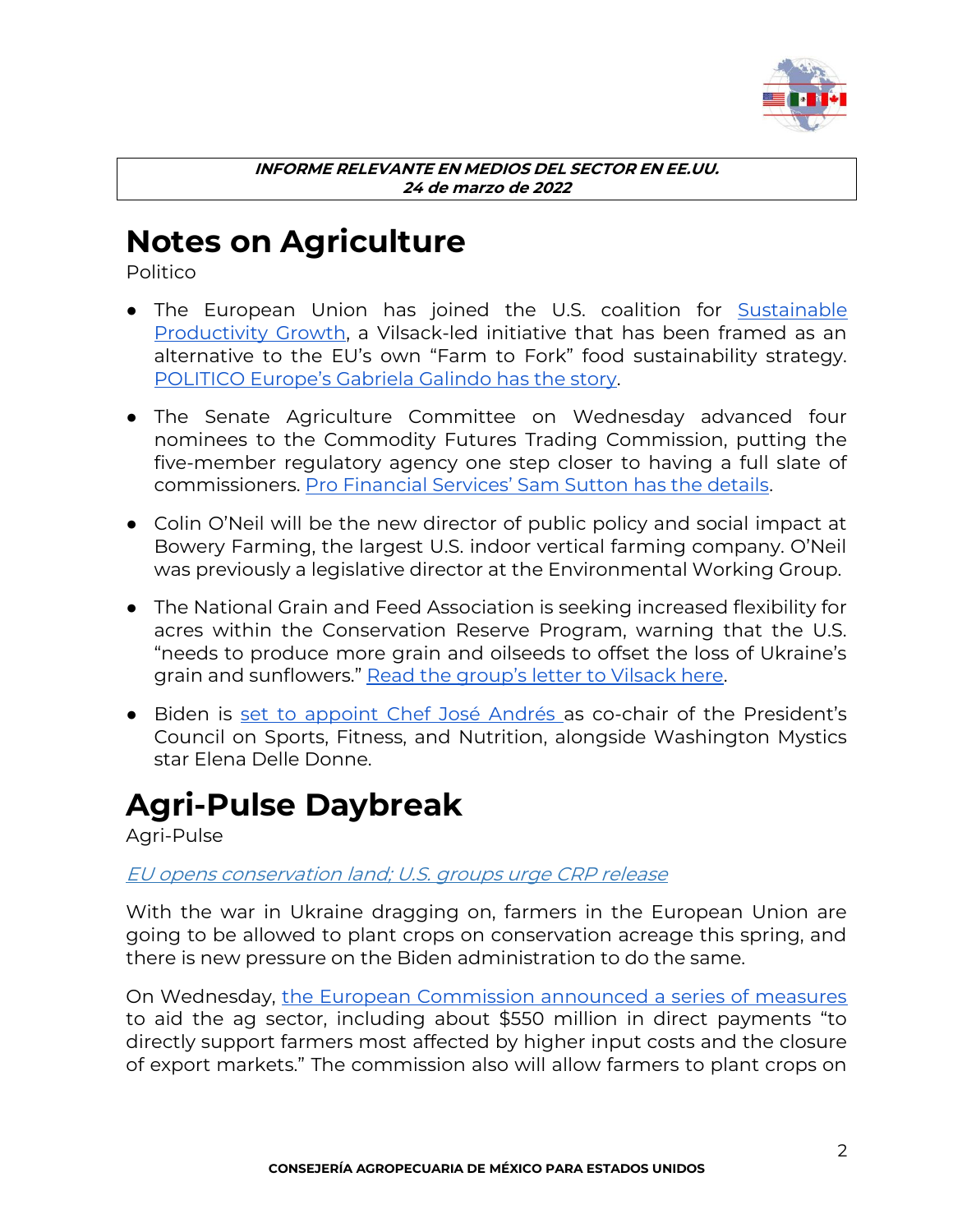

fallow conservation acreage without taking a cut in what are called "greening payments."

In the U.S., the American Farm Bureau Federation has joined grain and oilseed processors in [urging USDA to allow cropping of Conservation Reserve](https://agri-pulse.us12.list-manage.com/track/click?u=f5a0aaec713d79bbd5f7ec87c&id=af35376c34&e=0387767c24)  [Program acreage](https://agri-pulse.us12.list-manage.com/track/click?u=f5a0aaec713d79bbd5f7ec87c&id=af35376c34&e=0387767c24) that is classified as prime farmland or is less environmentally sensitive. Agriculture Secretary Tom Vilsack has so far resisted that idea.

**EU justification:** "Russia's war against Ukraine has created a multitude of problems including in relation to global food security," European Commission Executive Vice-President Valdis Dombrovskis said. "When it comes to food, now is the time for Europe to show its solidarity: to help Ukraine, its people and farmers, as well as vulnerable food-importing countries around the world that face surging prices and potential shortages."

[The commission said it has proposed an EU Emergency Support Program](https://agri-pulse.us12.list-manage.com/track/click?u=f5a0aaec713d79bbd5f7ec87c&id=13e391cc3c&e=0387767c24) of about \$360 million Ukraine "to help alleviate the suffering of Ukrainians caused by the Russian invasion."

**By the way:** The University of Missouri's Food and Agricultural Research Institute has released its [new 10-year forecast for the farm economy,](https://agri-pulse.us12.list-manage.com/track/click?u=f5a0aaec713d79bbd5f7ec87c&id=0c6dca91b9&e=0387767c24) but the estimates come with a big asterisk: The analysis is based on market conditions in January, well before the war in Ukraine pushed commodity prices much higher.

According to FAPRI, the war could have a number of impacts, including increasing grain and oilseed exports and boosting production expenses for both livestock and crop producers. The economists say it "seems likely that the net impact on crop producers will be positive and the net impact on livestock producers negative."

### <span id="page-2-0"></span>US-Japan beef deal awaits Japanese government OK

An agreement reached by U.S. and Japanese negotiators is expected to make it much less likely that strong U.S. beef exports to the country will set off higher tariffs on U.S. shipments as it did last year. But Japanese lawmakers still need to approve the deal, and U.S. trade officials say they don't know how long that will take.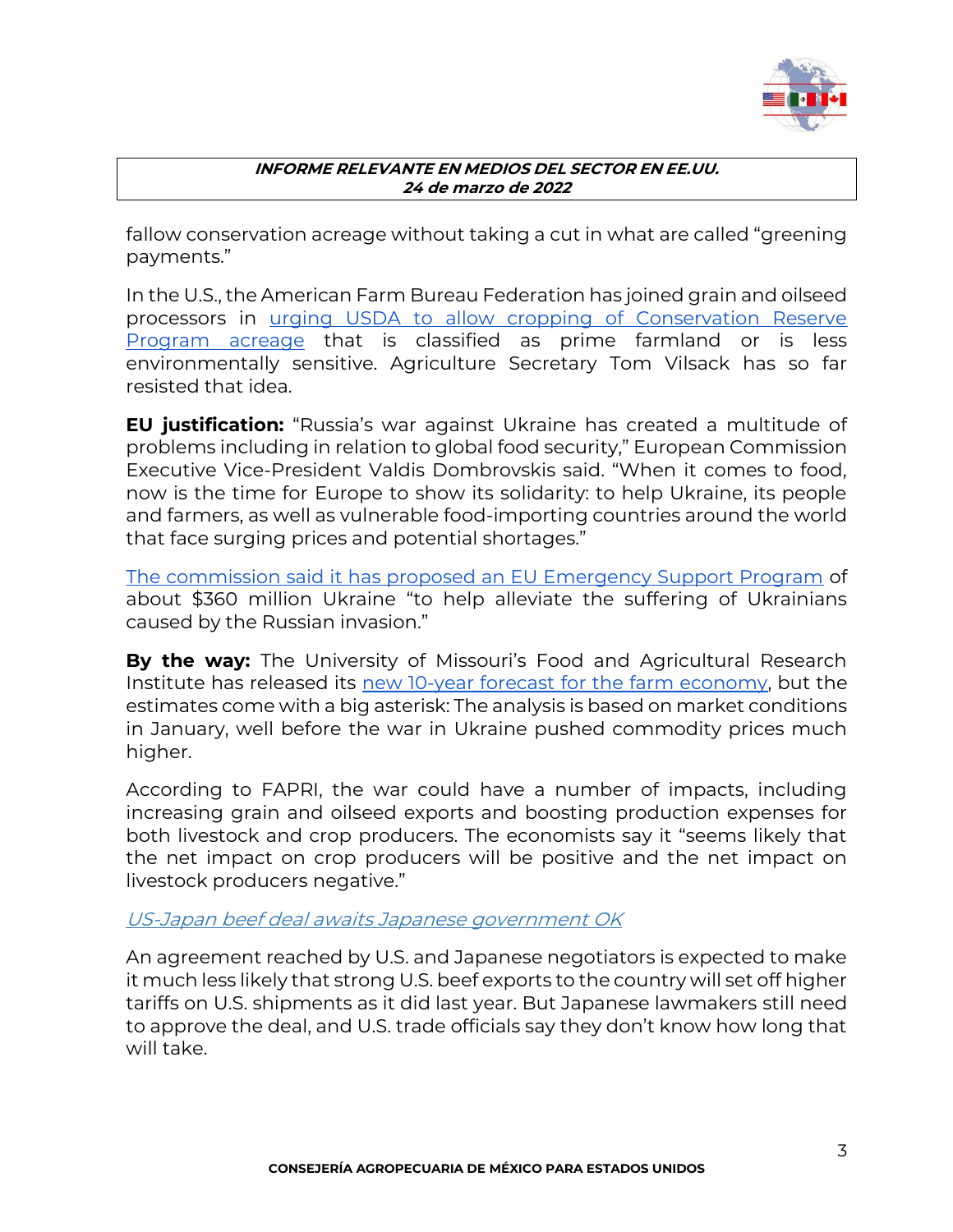

The agreement stipulates that three triggers – not just one – will have to be set off before Japan raises its tariff on U.S. beef. Under the new formula, the higher tariffs would be contingent on both U.S. beef exports and the combined exports of all Comprehensive and Progressive Agreement for Trans-Pacific Partnership nations reaching their volume triggers, and on US beef shipments exceeding the previous year's total.

"The way that we look at this agreement is that it adds a lot of certainty to the market, and it allows the U.S. to meet the demands of Japanese importers," one official told reporters Wednesday night.

# <span id="page-3-0"></span>**US, Japan reach deal to lessen threat of beef trade interruptions**

<span id="page-3-1"></span>Agri-Pulse

The U.S. and Japan have reached a deal that would make it less likely that the Japanese safeguard trigger will boost tariffs on U.S. beef, as it has done in the past.

Instead of just one trade-volume trigger that raises the tariff on U.S. beef that is in place now, there will be three separate safeguards that need to be set off, and that's expected to lower the chances that U.S. exporters will be impacted.

The second safeguard trigger being added to the deal stipulates the tariff on U.S. beef cannot go up unless the aggregate beef volume trigger level for all of the Comprehensive and Progressive Agreement for Trans-Pacific Partnership countries is also breached in the Japanese April-March fiscal year. The third condition is that U.S. beef exports to Japan in any year must exceed the amount of exports in the previous year.

The U.S.-Japan Trade Agreement that went into effect in 2020 reduced the likelihood of Japan's beef safeguard trigger being set off by applying it to a yearly basis instead of a quarterly basis, but that wasn't enough to prevent a trade disruption.

U.S. beef exports had surpassed the Japanese safeguard trigger of 242,000 metric tons by Mar. 10 last year and Japan raised its tariff on U.S. beef from 25.8% to 38.5% for 30 days to slow down trade and protect Japan's domestic producers. The preferential Japanese tariff has since dropped to 25%.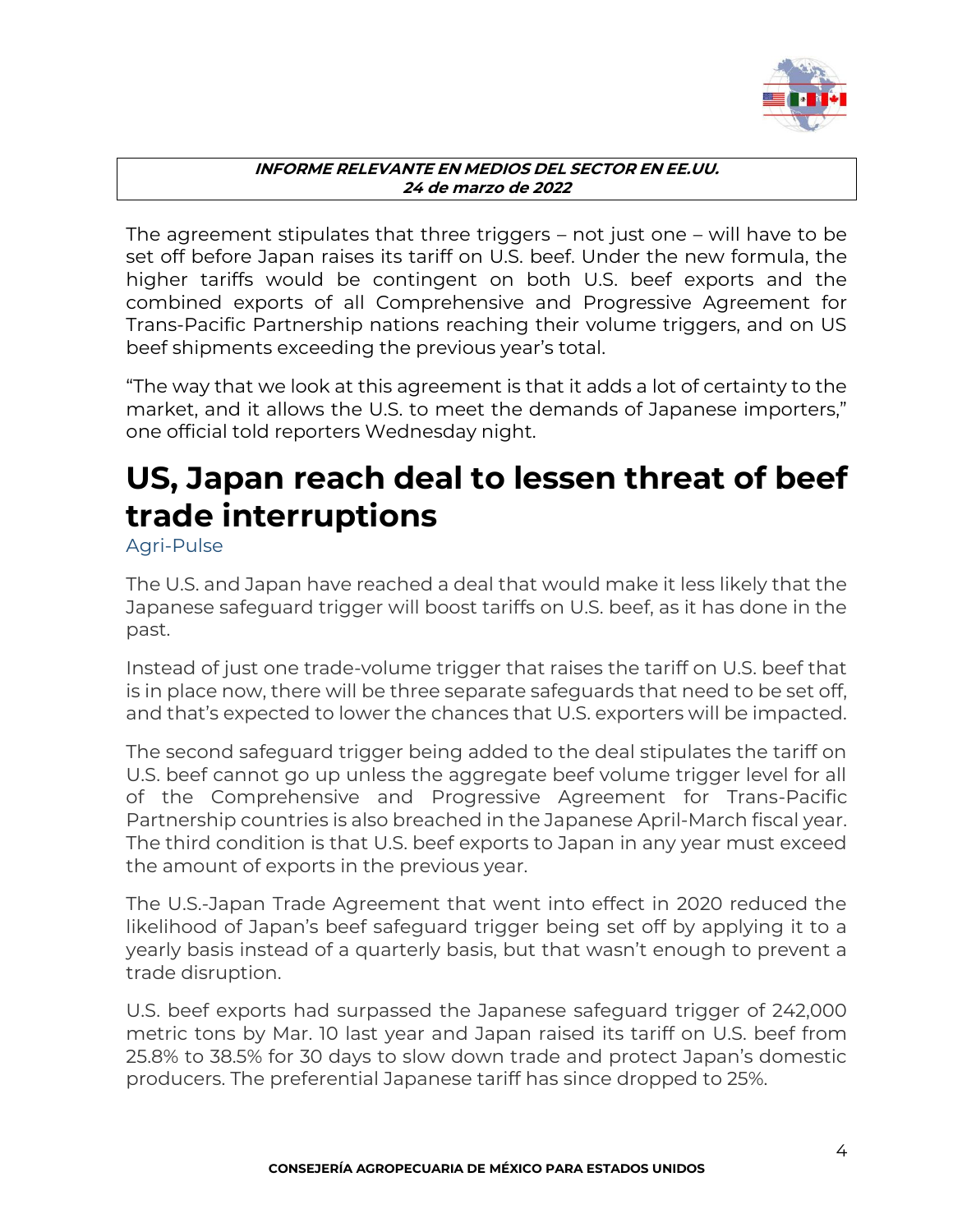

Still, the fact that the higher tariff rate was triggered spurred sharp concern from the U.S., and negotiations started almost immediately to alter the safeguard trigger system[.](https://www.agri-pulse.com/articles/9352-usda-announces-finalization-of-deal-to-lift-chinese-ban-on-us-beef)

"This new three-trigger safeguard mechanism will allow American farmers and ranchers to meet Japan's growing demand for high-quality U.S. beef and will also reduce the probability that Japan will impose higher tariffs on U.S. beef in the future," a senior USTR official told reporters.

U.S. beef exports to Japan are strong again this year, but the USTR official said Japan's safeguard trigger isn't expected to be hit as a result.

The U.S. exported about \$182 million worth of beef to Japan — roughly 23,000 tons — in January, a 4% increase from the same month in 2021, according to the U.S. Meat Export Federation.

It's unclear when the new safeguard measures will be implemented; Japan's parliament must first approve them.

## <span id="page-4-0"></span>**U.S. FARM GROUPS URGE SOWING ON PROTECTED LAND AS WAR CUTS OFF UKRAINE SUPPLY**

<span id="page-4-1"></span>Reuters

Farm groups are urging the U.S. Agriculture Department to allow farmers the ability to plant on acres set aside for conservation, to help fill the absence of Ukrainian corn, wheat, and sunflower oil amid Russia's invasion of the country.

In a letter to U.S. Secretary of Agriculture Tom Vilsack on Wednesday, seven agriculture lobbying organizations representing U.S. farmers, feed producers, grain exporters, millers, bakers, and oilseed processors asked the USDA to provide flexibility to farmers to plant crops on more than 4 million acres of "prime farmland" currently enrolled in the Farm Service Agency's Conservation Reserve Program (CRP) without penalty.

The program pays farmers to fallow land for a 10-year period.

"It remains unclear whether Ukrainian farmers will be able to safely plant crops this spring," the letter said. "Time is of the essence. The planting window in the United States has already opened."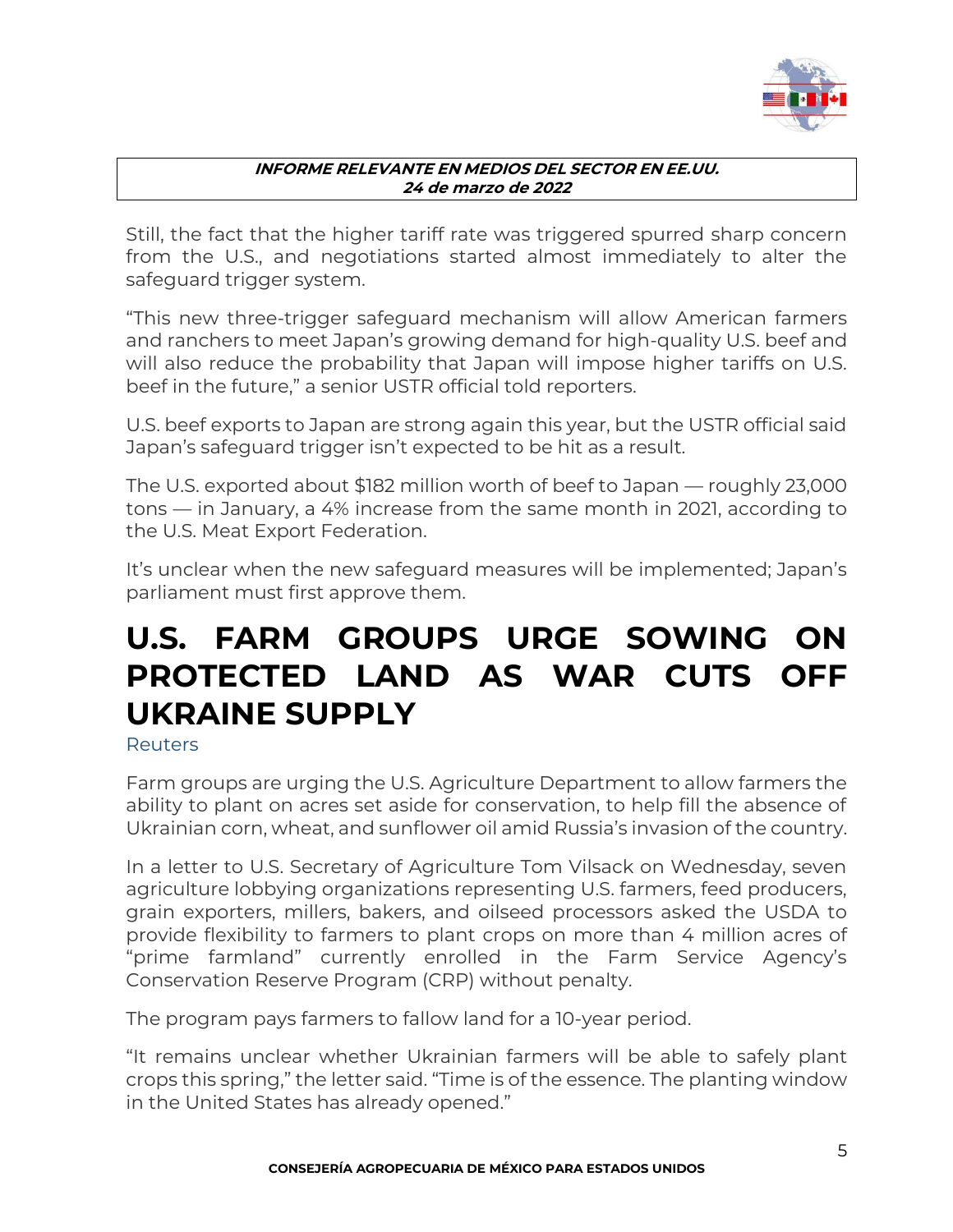

If those acres are planted, at 2021's average corn yield, that could mean an additional 18.7 million tonnes of grain produced.

The letter, signed by the American Farm Bureau Federation, the National Grain and Feed Association, and others, echoes a March 8 request by U.S. Senator John Boozman of Arkansas, as well as calls from agriculture economists.

"This is an emergency, wartime situation," said University of Illinois agricultural economist Scott Irwin. "It's very clear to me that the world needs acres of corn and wheat this spring, and where are we going to find them?"

Some farmers are skeptical about the approach. CRP acres are often set aside because they are difficult to farm, have poor soil, or are environmentally sensitive.

"In my area, everything that is farmable is farmed. We have very little CRP in my neck of the woods. It's only in places you don't want to farm," said Kevin Scott, a corn and soybean farmer in southeastern South Dakota.

The war in Ukraine threatens around 7 million hectares (17.3 million acres), nearly half the nation's planned spring planting region, Agriculture Minister Roman Leshchenko said. Some farmers cannot access farms in conflict zones, while others struggle to find adequate fuel and fertilizer, and exporters are blocked from shipping grain by Russian forces.

The European Union has already eased restrictions on fallow land, offering financial incentives for farmers to plant additional acres.

The USDA-FSA said it had no immediate plan to relax CRP rules, while Vilsack, in a March 10 town hall, did not rule it out.

"I think it's a little premature to make that call, because we really don't know precisely what's going to happen," said Vilsack.

### <span id="page-5-0"></span>**Fertilizer costs, international conflict, supply chain issues holding agriculture back**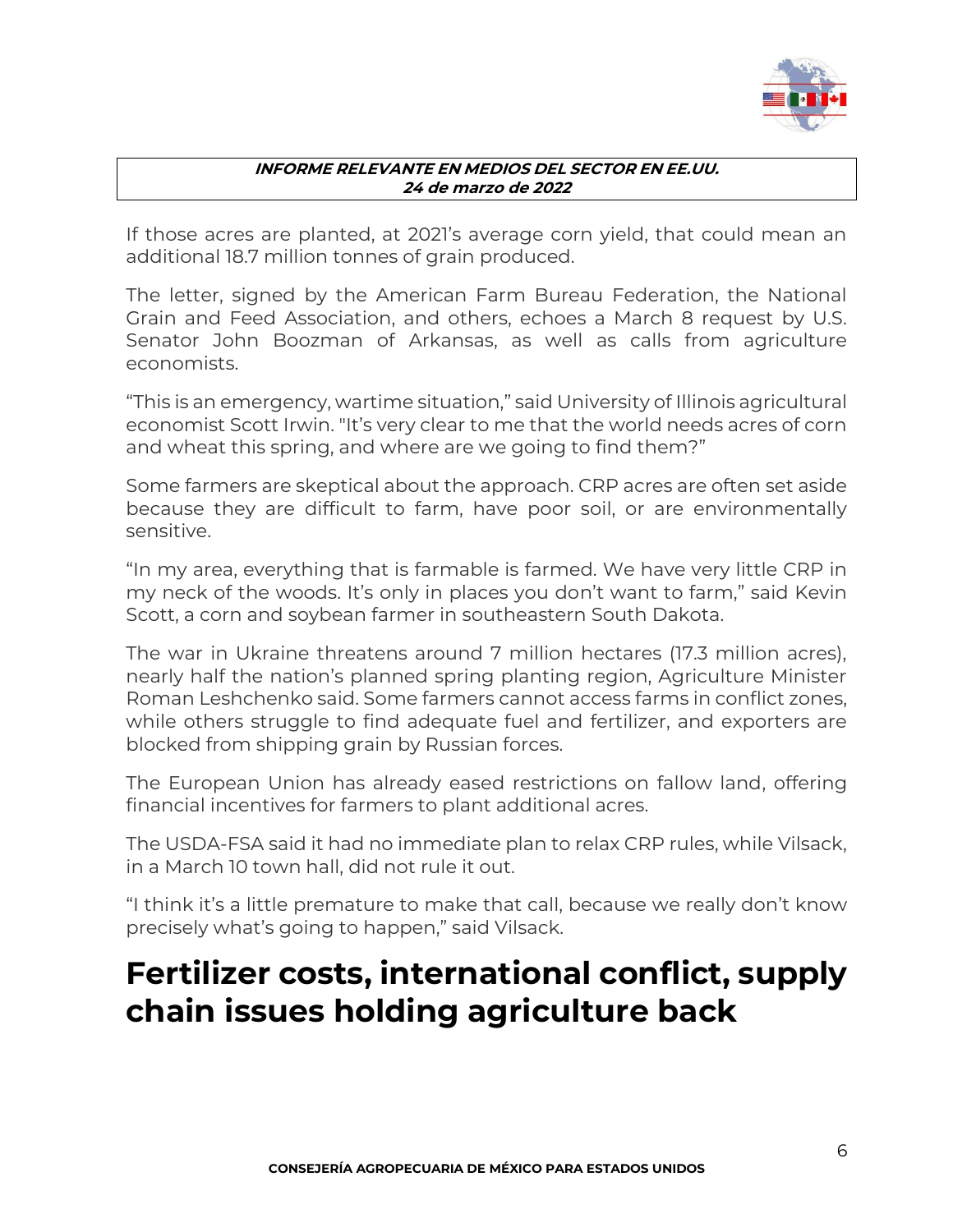

### <span id="page-6-0"></span>FOX4

Prices on everything from homes to fuel are going up between supply chain delays and rising inflation, but consumers could see bigger increases in food prices because farmers are seeing increases in input costs across the board.

"It's very abnormal," said [Olathe farmer Steve Bowlin](https://www.bowlinfarms.net/). "I've never seen it in my life."

Even with a profession that normally works under the open sky, Bowlin has built a greenhouse structure so that he can get a few-month head start planting vegetables in a climate he can control before his outdoor fields are ready.

"It expands my growing season by two months," Bowlin said.

He needs as much extra time as he can get because profit margins for farmers right now are wafer thin. Between Bowlin and his son, they farm about 100 acres of row crops and 17 acres of vegetables, of which Bowlin expects to get about 75% of his profit from the vegetable crops.

It's more labor intensive but starting some produce a few months early means he can harvest and replant multiple times, growing more to sell and saving resources like fertilizer, which has more than doubled in cost in some cases.

Kansas [Congressman Rep. Tracey Mann](https://mann.house.gov/) (KS-01) heard complaints like Bowlin's and joined Kansas Senator Jerry Moran and Democrats and Republicans in both the House and Senate to act the U.S. International Trade Commission to remove duties on [fertilizer products imported from Morocco](https://mann.house.gov/sites/evo-subsites/mann.house.gov/files/evo-media-document/ITC_DOC_USDA_USTR_FERTILIZER_31722.pdf) and Trinidad and Tobago.

"Not only are prices high, but you add tariffs on top of that and they become astronomical and so this, if it gets traction, should help our farmers all through the district," Mann said. "People talk about inflation being six or seven percent, tell that to our Kansas AG producers who are setting a 300 or 400 percent increase in the price of fertilizer over just a few months ago.["](https://fox4kc.com/news/gas-prices-soar-to-record-high-why-no-end-in-sight/?ipid=promo-link-block2)

There's no word yet on if the ITC will make that change so Bowlin said farmers like him can only get creative and save a dollar where they can.

"All of this here was from last years' profits," Bowlin said, gesturing to his vegetable crop. "So, we're starting out blank zero and then going from there."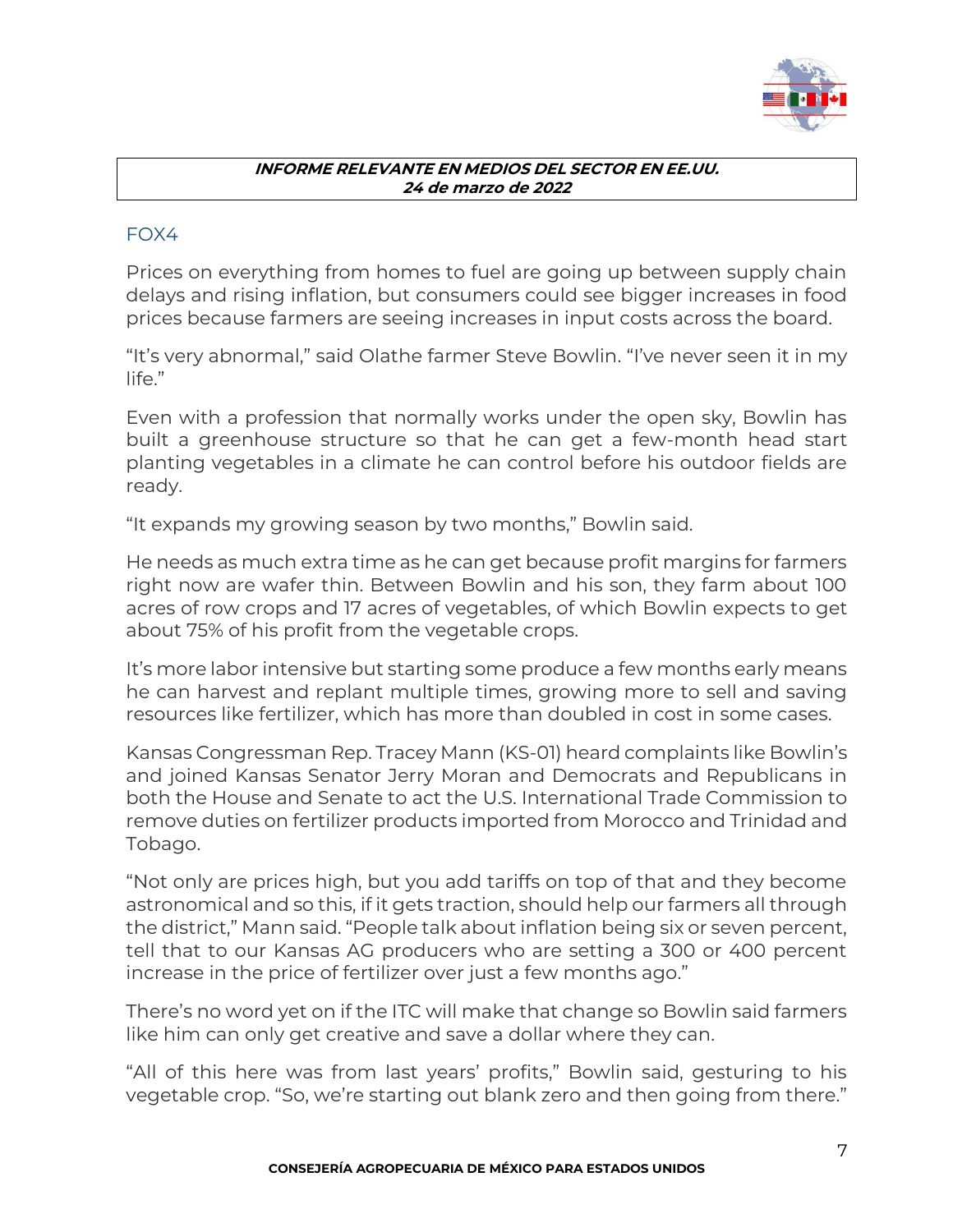

The war in Ukraine also complicates the global agriculture market because they were the fifth-largest exporter of wheat in the world in 2019 and a lot of fertilizer comes from Russia. The fighting going on there now puts all that in jeopardy.

## <span id="page-7-0"></span>**Agronometrics in Charts: California avocado season well underway**

<span id="page-7-1"></span>**FreshFruitPortal** 

California meets about 10% of the nation's annual avocado consumption. According to the [California Avocado Commission \(CAC\),](https://www.californiaavocadogrowers.com/) projections for 2022 are at 306-million-pounds, with the Hass variety making up the majority of the harvest.

Most of the California avocado season volume is expected to occur mid-April through mid-July, with the season mellowing out from August to October. With its balmy weather and fertile soil, California offers the perfect breeding ground for avocados.

The CAC had projected about 6-8 million pounds in January and February but yields of around 40 million were recorded by March 7. The year kicked off with robust growth due to rains, dry spells, however, have returned and growers are looking forward to more rains to help with avocado sizing. Week 10, this season, saw volumes of around 3.7 K tonnes, around three times the volume recorded in Week 10 of 2021.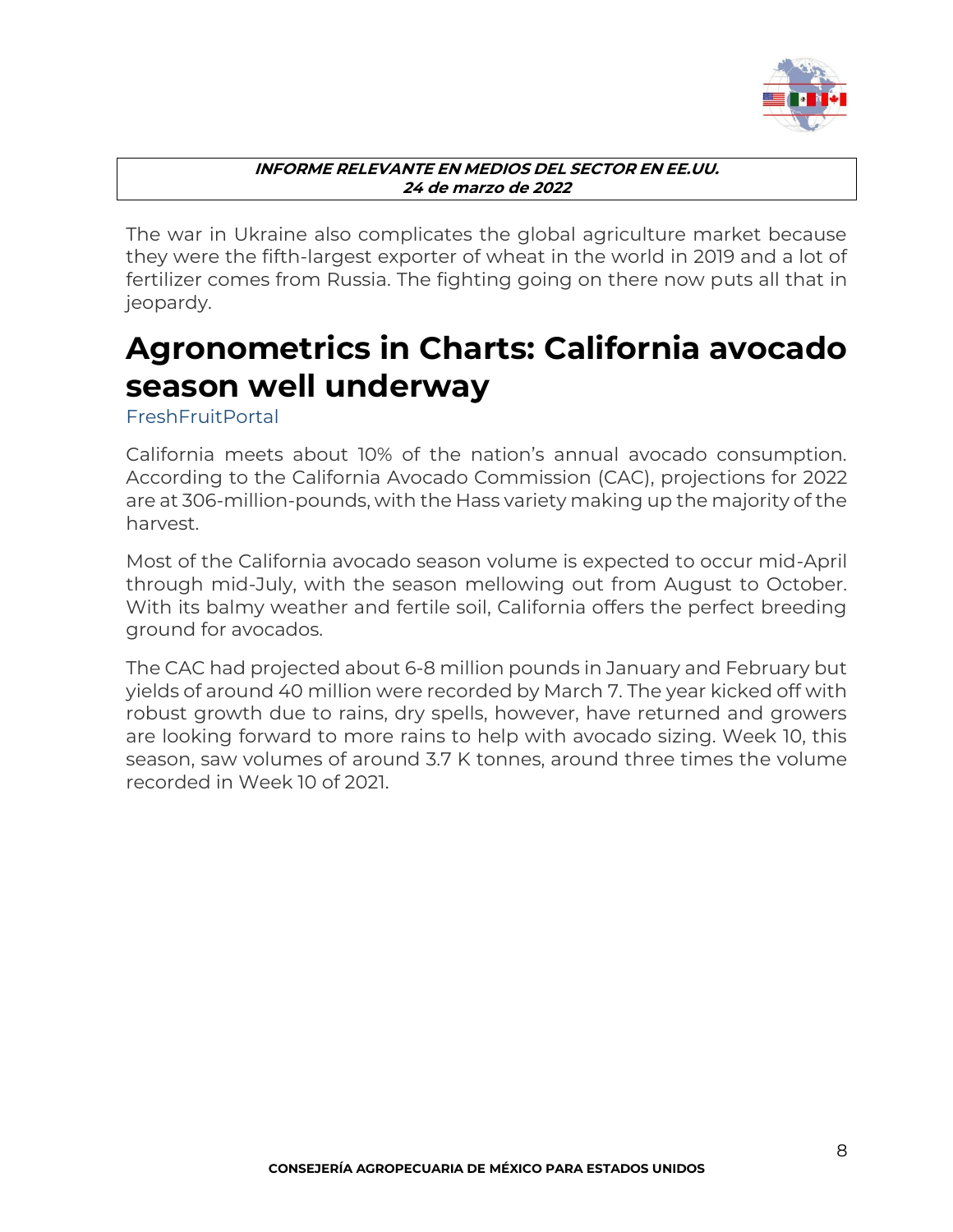



(Source: USDA Market News via [Agronometrics.](https://www.agronometrics.com/) Agronometrics users can view this chart with live update[s here\)](https://www.agronometrics.com/system/usda_mv/by_history/?datasource=usda_mv&commodity=19&level=history&measure=volume_sum&year=2022&viewing=11&period=WEEKLY&units=KG&interval=26&origin=148&history=true)

Many trees, especially in the South have been bearing size-70s and 84s rather than the 48s and 60s that retailers have a preference for. The graph below accentuates the effect of size on pricing. Sizing is expected to improve come April.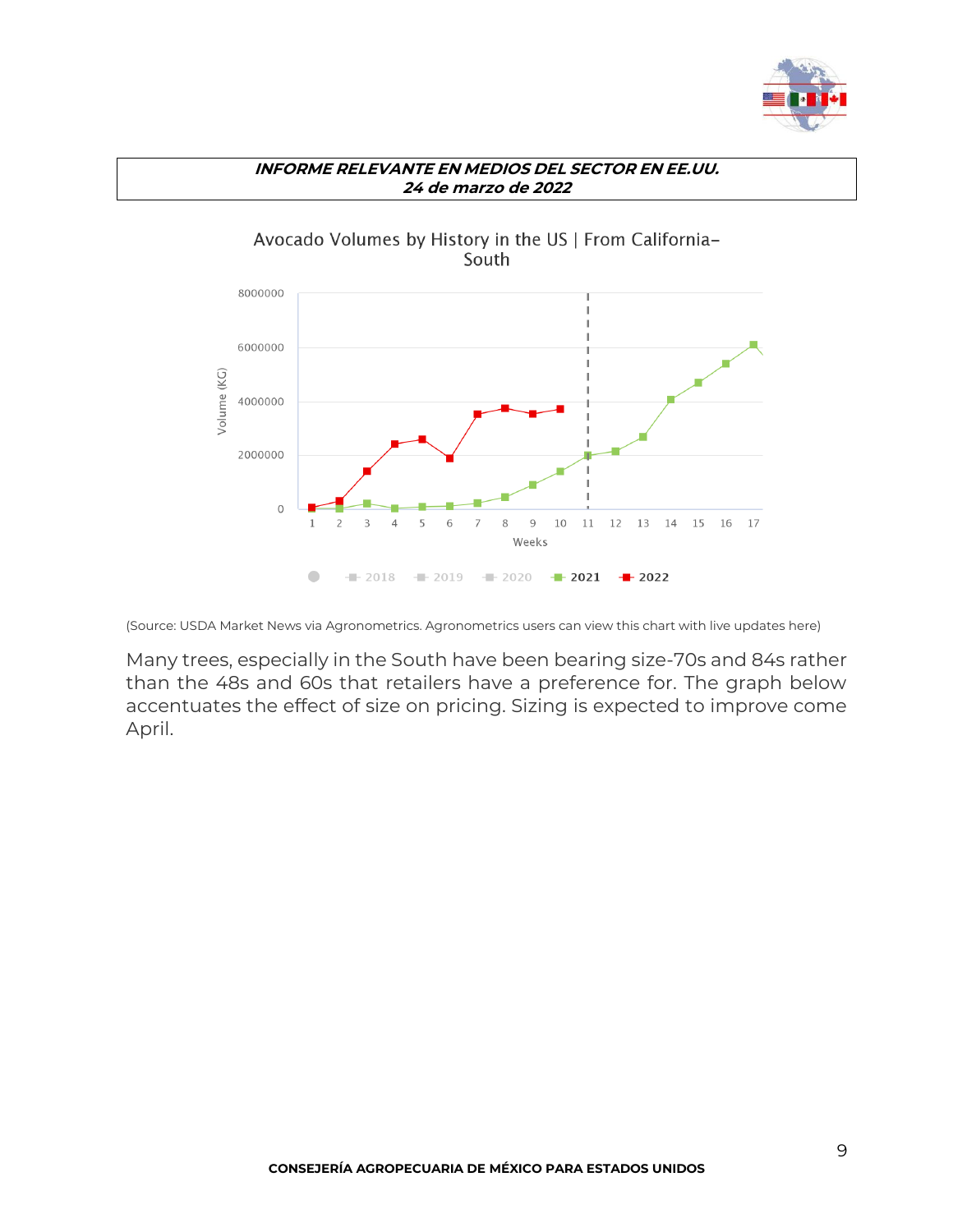



Avocado Prices by Size (As Reported) in the US | Hass

(Source: USDA Market News via [Agronometrics.](https://www.agronometrics.com/) Agronometrics users can view this chart with live updates [here\)](https://www.agronometrics.com/system/usda_sp/by_size/?datasource=usda_sp&commodity=19&variety=26&level=size&measure=per_package_price&year=2022&viewing=11&period=WEEKLY&units=KG&interval=26&history=)

Due to a lack of freezes or strong winds this season, the produce has been faring well. "We are hoping for good rainfall totals in March to help the fruit size-up for growers. We want a good distribution of sizing by mid to late April, which is when we typically see the first major uptick in harvest volume of locally-grown avocados in preparation for Cinco de Mayo." [says Doug Meyer,](https://www.freshfruitportal.com/news/2022/03/18/california-avocados-saw-record-u-s-market-share-in-february-amid-mexican-supply-hiccup/) senior vice-president of sales and marketing for West Pak Avocado."

High price rates have been trending so far in this seaso; prices in week 11 were in the vicinity of \$58.13 per package, a 28 percent climb compared to last year. "The last couple of years, we've had some wind events that have been pretty serious," Phil Henry, president of [Henry Avocado Corp.](https://www.producemarketguide.com/company/108861/henry-avocado-corp-hq), Escondido, Calif said in an industry publication. "We're irrigating, so we think fruit size will be OK," he says. "It just costs more money." he adds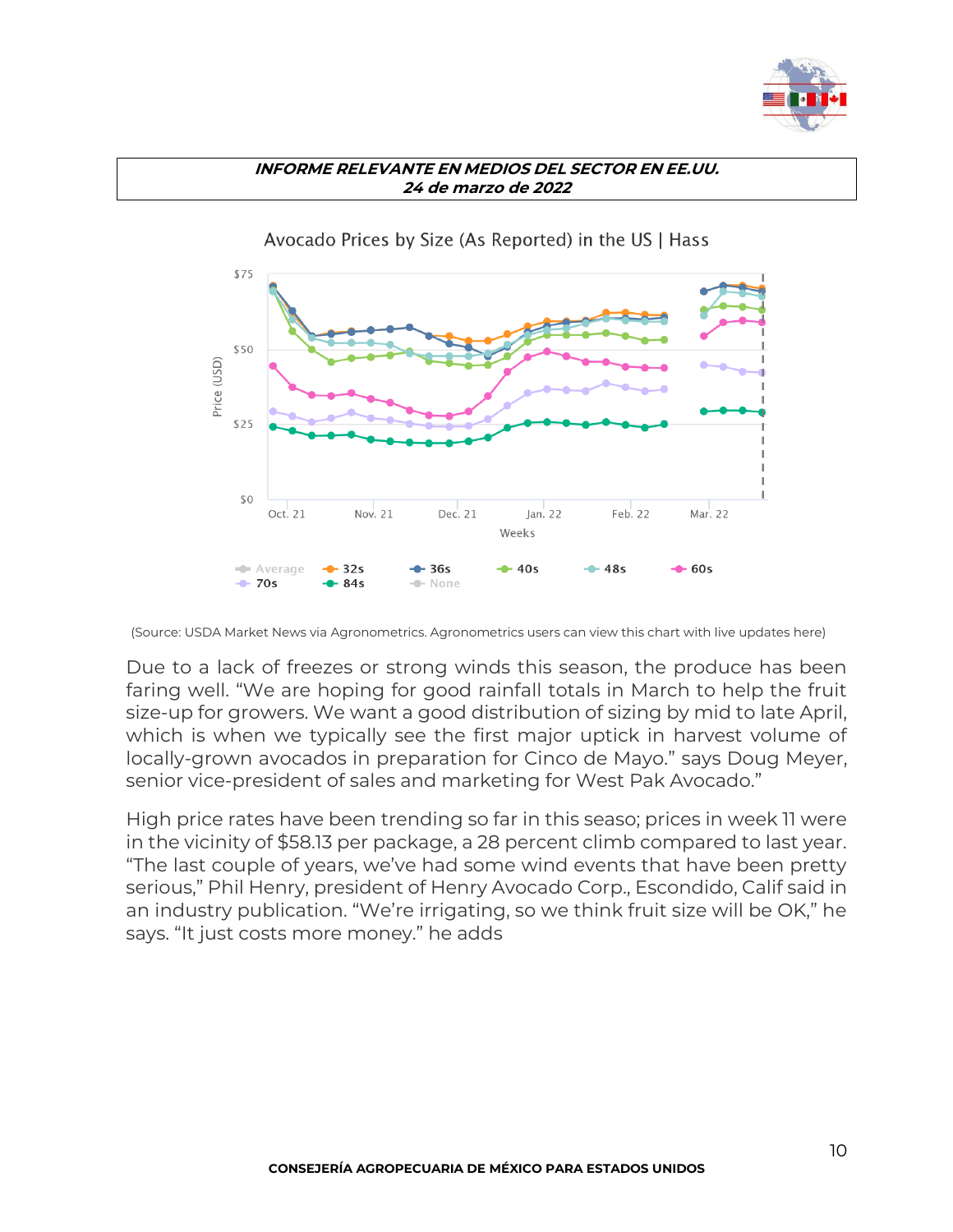



(Source: USDA Market News via [Agronometrics.](https://www.agronometrics.com/) Agronometrics users can view this chart with live update[s here\)](https://www.agronometrics.com/system/usda_sp/by_history/?datasource=usda_sp&commodity=19&variety=26&level=history&measure=per_package_price&year=2022&viewing=11&period=WEEKLY&units=KG&interval=26&history=true)

Scant supplies from Mexico enabled California to have an earlier start to the season. Harvest will continue to ramp up through April. Avocados are deemed the 'green gold' and command premium prices from retailers. It takes 14 to 18 months to grow a single California Avocado and one California Avocado tree can produce up to 200 avocados (or 100 pounds of fruit) per season.

Going forward, a strong demand is expected for California avocados this season and while April through July are peak volume months, some varieties and regions will have supplies through the end of summer/early fall.

In our 'In Charts' series, we work to tell some of the stories that are moving the industry. Feel free to take a look at the other articles by [clicking here.](https://www.agronometrics.com/stories/)

All pricing for domestic US produce represents the spot market at Shipping Point (i.e. packing house/climate controlled warehouse, etc.). For imported fruit, the pricing data represents the spot market at Port of Entry.

You can keep track of the markets daily through Agronometrics, a data visualization tool built to help the industry make sense of the huge amounts of data that professionals need to access to make informed decisions. If you found the information and the charts from this article useful, feel free to visit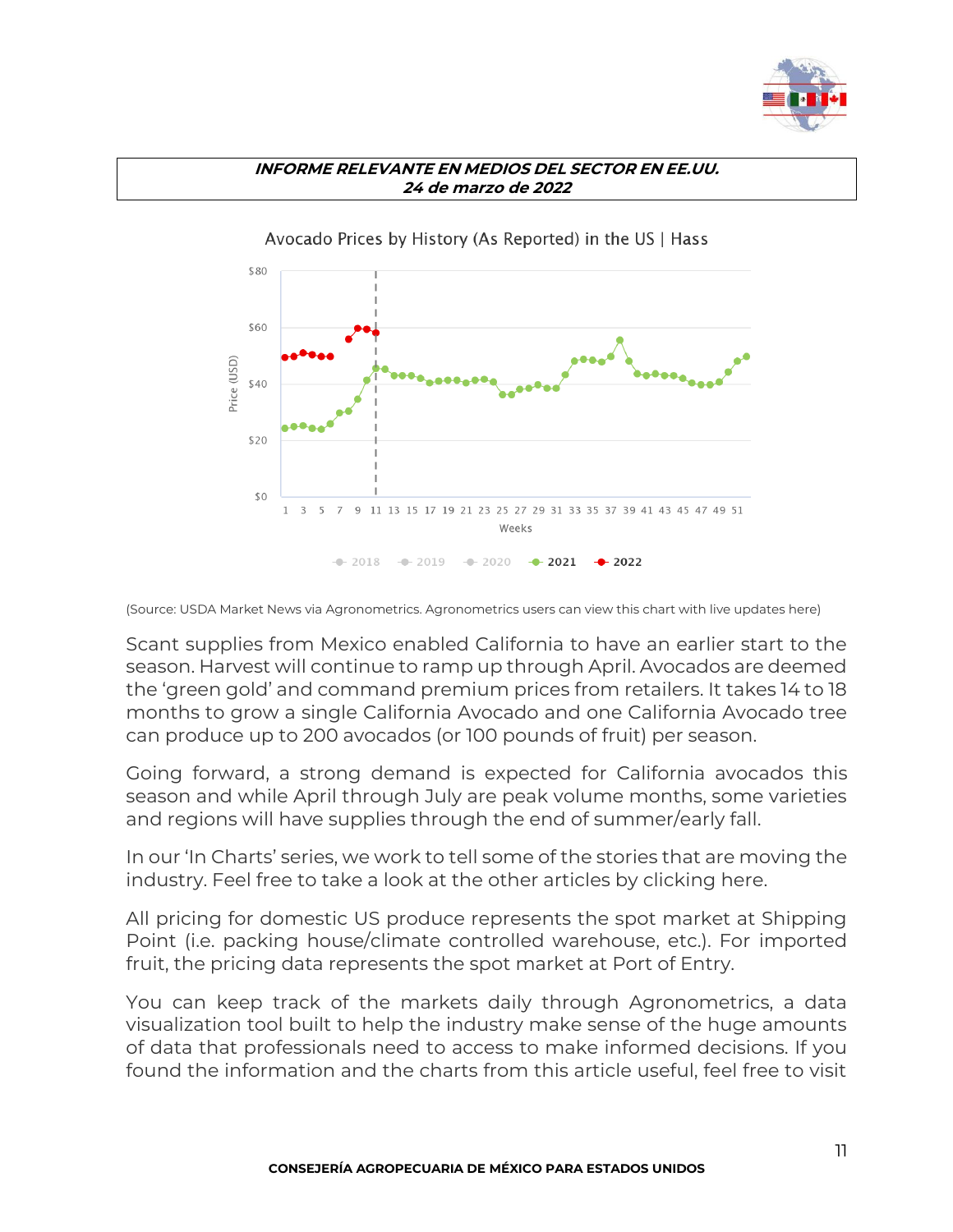

us at [www.agronometrics.com](http://www.agronometrics.com/) where you can easily access these same graphs, or explore the other 21 commodities we currently track.

## <span id="page-11-0"></span>**How Consumer Attitudes Toward Food Are Shifting as Inflation Impacts Spending Habits**

<span id="page-11-1"></span>GO Banking Rates

Americans are cutting back on dining out [\(again\)](https://www.gobankingrates.com/money/economy/retail-spending-raises-inflation-covid-outbreak-leads-to-less-dining-out/), according to a new study. And this time, it's not due to the pandemic or shutdowns of food establishments. It's due to rising costs and [economic uncertainty.](https://www.gobankingrates.com/category/money/economy/)

The EY Future Consumer Index, which polled more than 18,000 consumers globally, discovered that more than half said that rising costs are affecting their ability to purchase goods. Prioritizing "experiences" over physical goods is a key trend, which isn't surprising after people spent the past two years, largely, at home.

Even though 42% of consumers said they intend to cook at home more, 20% said they are seeking "cheaper alternatives for fresh food." Meanwhile, 19% said they are looking for cheaper versions of packaged food. Well over half (57%) also indicated they would be willing to sacrifice choice in grocery brands if it meant paying less overall.

However, price isn't the only thing that matters when it comes to choosing brands. Worldwide, 26% place the environmental impact of brands ahead of affordability (24%). Millennials and Gen Z especially seek out brands that align with their values, including a commitment to sustainability. More than half (52%) of respondents overall said they are paying more attention to the social impact of their purchases, while 56% are paying attention to the environment effects.

To continue to make the right choices where it matters, including investing in experiences, consumers are cutting back in key spending areas. According to a press release from EY.com, consumers are spending less on clothing (38%), beauty and cosmetics (35%) and [alcohol](https://www.gobankingrates.com/money/business/lack-of-millennial-interest-labor-shortage-among-factors-could-cripple-wine-industry/) (30%).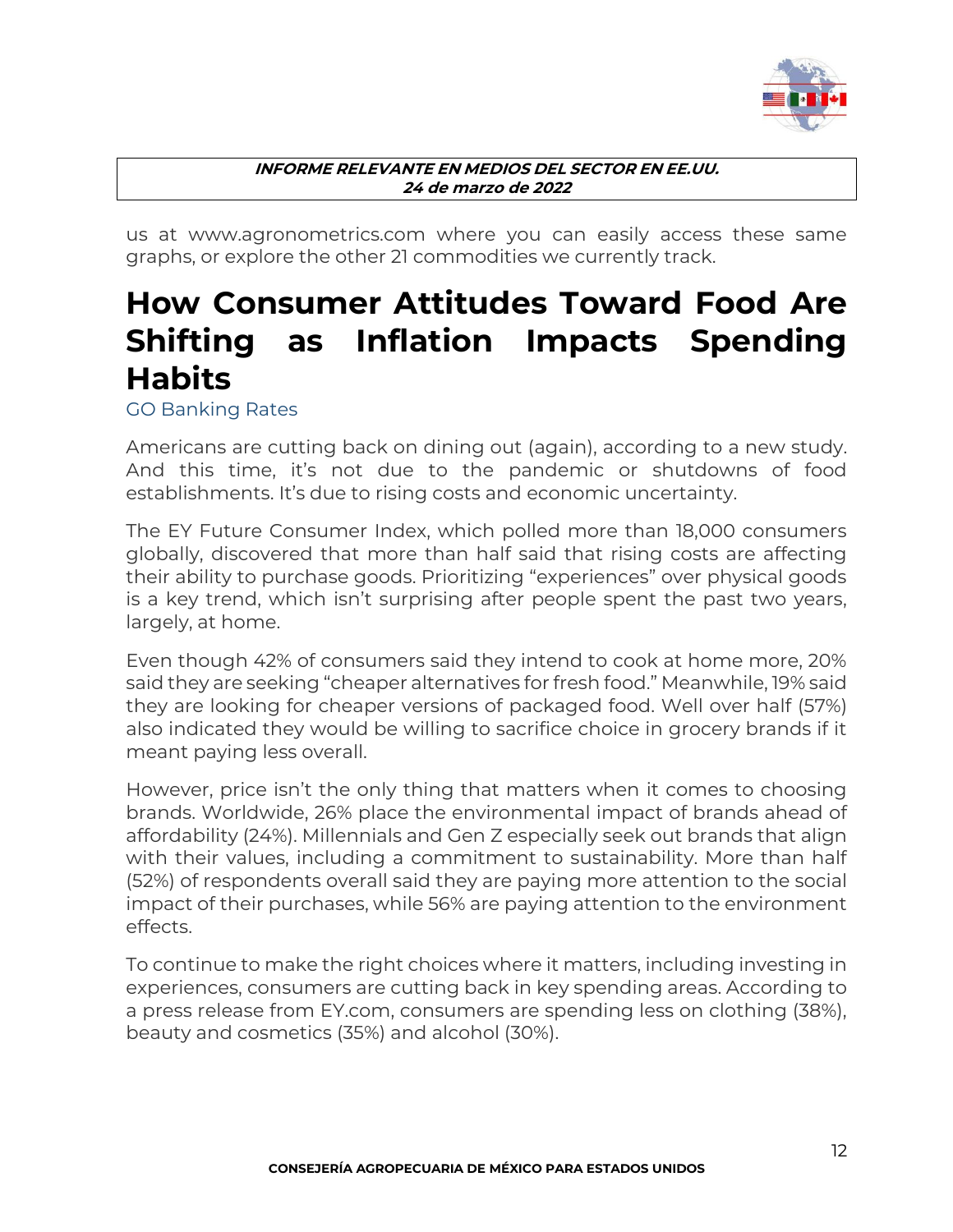

## <span id="page-12-0"></span>**Competition bill could carry high-skilled immigration changes**

<span id="page-12-1"></span>Roll Call

Following the advancement of legislation to shore up U.S. global competitiveness, senators expressed optimism the bill could serve as a bipartisan vehicle for long-awaited changes to the legal immigration system.

The Senate voted Wednesday to move forward with resolving differences between its bill and the House-passed version. Both measures would provide funds to boost American manufacturing and scientific research to better compete with China and other global powers.

Chief among those differences are a slate of immigration provisions added by the House that would create a new visa category for entrepreneurs. They also would exempt foreign citizens with doctoral degrees in science, technology, engineering and math, or STEM fields, from annual green card limits.

These limits have pushed foreign-born graduates of American universities out of the country and kept professionals from populous nations like India and China waiting more than a decade for green cards to become available.

Sen. [Ben Ray Luján,](https://www.rollcall.com/members/28688?utm_source=memberLinks&utm_medium=memberlinks&personid=28688) D-N.M., a vocal proponent of efforts last year to pass a path to citizenship for undocumented immigrants, said he would support including the House-passed immigration provisions in the final version of the competition bill, citing workforce shortages in key industries.

He and other colleagues, including those in the Congressional Hispanic Caucus, "are pursuing every opportunity that we have to make progress on immigration reform," he said Wednesday.

"I'm certainly hopeful that the Senate is open to those provisions," Luján said. "It still doesn't solve everything, and it still doesn't solve the challenge associated with those specific visas. But it makes progress, and it's forwardlooking from a workforce perspective."

Sen. [Tammy Baldwin,](https://www.rollcall.com/members/524?utm_source=memberLinks&utm_medium=memberlinks&personid=524) D-Wis., one of 13 co-sponsors on the Senate's competition bill, also said Wednesday she would support the House's immigration additions, highlighting the challenges universities face in retaining foreign-born graduates under the current immigration scheme.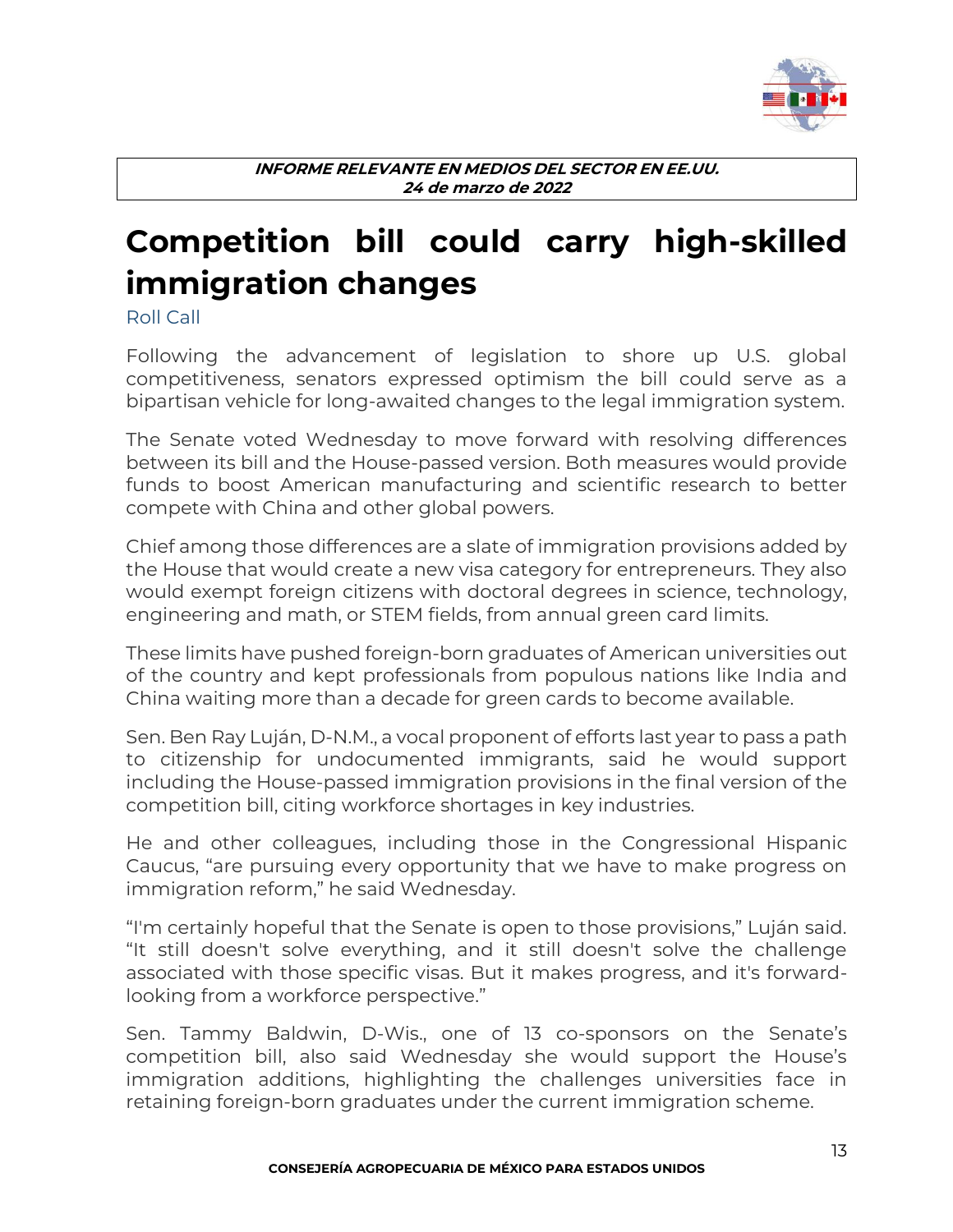

The immigration provisions could even garner support from some Senate Republicans, who have historically refused to support other efforts at immigration changes without significant increases in border security funding.

"If there's broad support for the provisions, then I'm absolutely open to including it," said Sen. [Todd Young,](https://www.rollcall.com/members/31070?utm_source=memberLinks&utm_medium=memberlinks&personid=31070) R-Ind., another co-sponsor on the Senate bill. "More broadly in terms of skills-based immigration reform, I think it's essential to maintaining our national competitiveness."

Sen. [John Cornyn,](https://www.rollcall.com/members/14833?utm_source=memberLinks&utm_medium=memberlinks&personid=14833) R-Texas, a member of the Judiciary Committee that has jurisdiction over immigration matters, said he was "certainly open" to the House-passed immigration provisions on high-skilled visas.

He cautioned, however, against adding materials that could bog down the bill as the two versions are reconciled, thwarting its chances of passing.

"That's been our history. So I support targeted bills where there is common ground," he said Wednesday.

Immigration measures have historically struggled to garner broad bipartisan support in Congress; the Senate version of the competition bill passed with more Republican support than the House bill did.

"What's really important is getting this thing across the finish line, because this is a national security issue," Sen. [Mark Kelly,](https://www.rollcall.com/members/141221?utm_source=memberLinks&utm_medium=memberlinks&personid=141221) D-Ariz., another co-sponsor, said when asked about his support for the immigration additions.

Sen. [Rob Portman,](https://www.rollcall.com/members/373?utm_source=memberLinks&utm_medium=memberlinks&personid=373) R-Ohio, a bill co-sponsor and the ranking member of the Homeland Security and Government Affairs Committee, said he had not yet reviewed the House's immigration provisions but warned his colleagues to "be careful and not overload this bill."

Baldwin struck a similar tone: "What I've told leadership is, just get something through. Get something that everybody can agree on, and pass it through."

### **Bipartisan efforts revived**

If the House-passed immigration provisions survive the conference process between the two chambers, it could pave the way for significant immigration changes to be signed into law for the first time in decades.